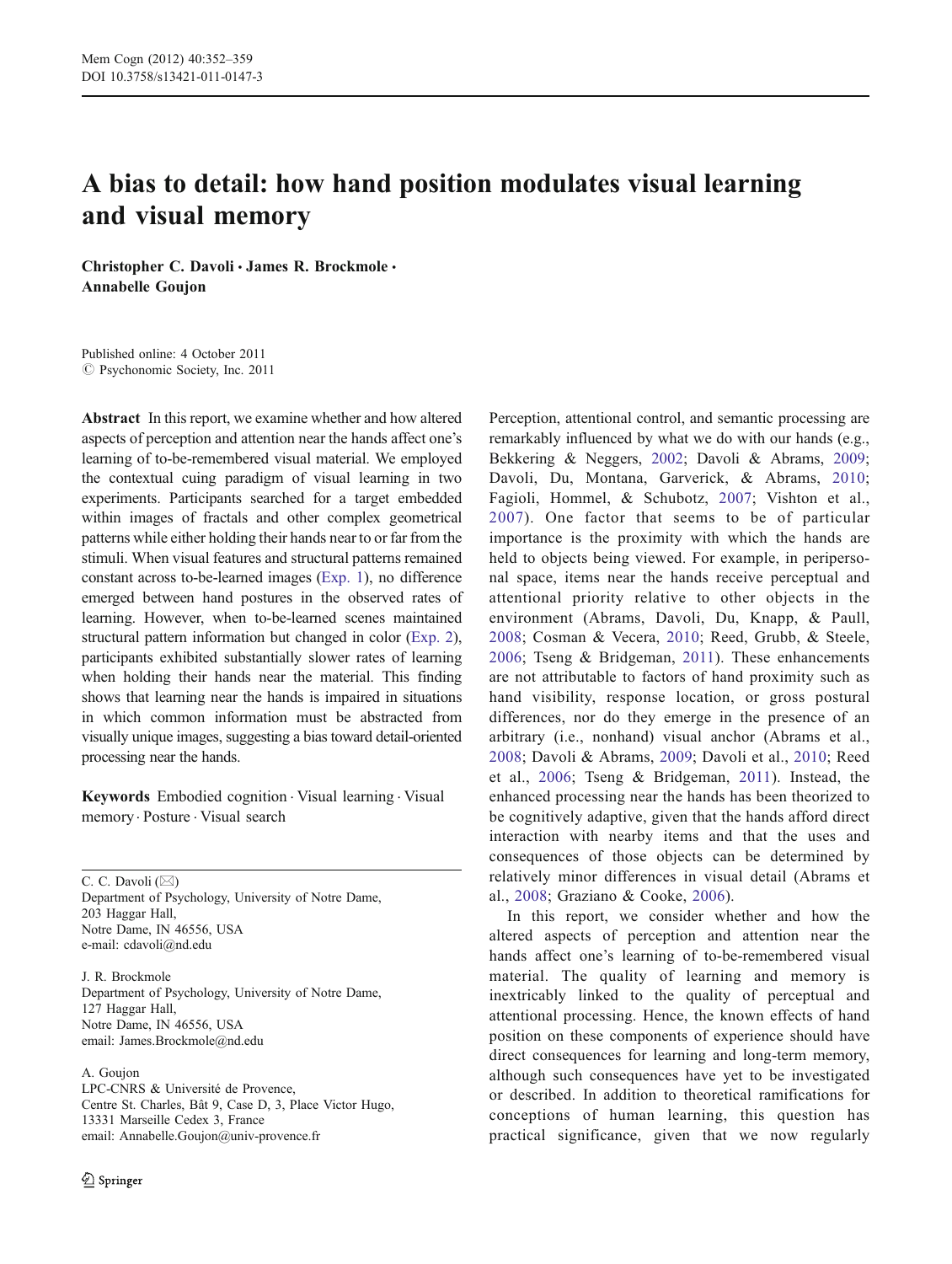<span id="page-1-0"></span>consume information both near to (e.g., via a hard copy of text or a handheld electronic device) and far from (e.g., via a desktop computer or a television) the hands.

How might hand position influence learning? One possibility is that enhanced perception (Cosman & Vecera, [2010\)](#page-6-0), prolonged processing (Abrams et al., [2008\)](#page-6-0), and improved working memory (Tseng & Bridgeman, [2011\)](#page-7-0) for objects near the hands will be universally beneficial for learning, because these factors lend themselves to deeper processing, and thus stronger, more complete long-term memories (e.g., Craik & Lockhart, [1972;](#page-6-0) Craik & Tulving, [1975](#page-7-0)). We tested this possibility in Experiment 1 and, previewing our results, found no evidence to support it: All else being equal, placing the hands near to (or far from) visual material does not affect learning. That is not to say, however, that hand posture does not affect learning and memory under specific conditions. Instead of postulating a universal benefit of placing to-be-learned material near the hands, it may be more appropriate to hypothesize that the effects of hand position will depend on the learning context. Because processing enhancements near the hands are thought to promote successful interactions with objects in peripersonal space (e.g., Abrams et al., [2008;](#page-6-0) Graziano & Cooke, [2006](#page-7-0); Reed et al., [2006\)](#page-7-0), these enhancements might produce a processing bias toward item-specific detail. Indeed, decisions about whether and how to interact with a nearby object are often based on detailed, rather than categorical, discriminations (e.g., eating the ripe apple but discarding the rotten one), whereas such scrutiny is not necessary for distant objects. If this theory is true, placing the hands near objects might result in a parallel bias in both learning and memory. We tested this hypothesis by creating a situation in which learning depended on the abstraction of information common to many different stimuli. If hand proximity places a bias on item detail, this abstraction should be difficult, and as a result, learning should be impaired. We ultimately supported this possibility in [Experiment 2.](#page-4-0)

The experiments below employed a well-established visual learning paradigm known as contextual cuing, which has by now been applied to a variety of visual environments (e.g., Brockmole & Henderson, [2006](#page-6-0); Chun & Jiang, [1998,](#page-6-0) [1999;](#page-6-0) Goujon, Didierjean, & Marmèche, [2007\)](#page-7-0). In the typical version of this paradigm, participants search for a known target embedded in a visual display. Some of the search displays are repeated several times throughout the course of the experiment, and this repetition affords observers the opportunity to learn these configurations. If learning is successful, search becomes progressively more efficient (i.e., the contextual cuing effect). The rate at which

this learning takes place can therefore be tracked by observing the rate of change in response times as a function of the number of times a scene has been repeated.

An advantage of using visual displays to assess learning is that visual stimuli can be composed of both item-specific (i.e., detailed) and item-general (i.e., categorical) information. Consider, for example, Fig. [1](#page-2-0), which illustrates how stimulus-specific features (in this case, color) can be altered while preserving stimulus-general features (in this case, spatial structure) to produce distinct variations of the same structural theme. Past research has shown that both types of information are used by observers to generate contextual cuing effects (e.g., Ehinger & Brockmole, [2008](#page-7-0); Jiang & Song, [2005](#page-7-0)), but, on the basis of the notion that hand proximity might bias an observer to process an object's detail, our goal in this study was to determine whether the relative priority given to stimulusspecific features and stimulus-general patterns is altered by hand position.

In two experiments, we engaged observers in a visual search task in which they were to identify single letters embedded within images of fractals and other complex geometrical patterns. In both experiments, we manipulated the proximity of the observers' hands to the displays while keeping the head-to-display distance constant. Experiment 1 followed typical contextual cuing procedures, in that some images were consistently repeated throughout the experiment (see Fig. [2a](#page-3-0)). Hence, the observer could rely on any of the visual information available in the images to guide their search, and this all-else-being-equal situation allowed us to test whether merely placing the hands nearer to (or farther from) visual material affects learning. In [Experiment 2,](#page-4-0) we repeated stimuli that differed only in their color content (see Fig. [2b](#page-3-0)). Hence, any learning of image– target covariance would need to be driven by the itemgeneral pattern information common across images that each varied in their item-specific color composition (cf. Ehinger & Brockmole, [2008\)](#page-7-0). If hand proximity biases processing toward item-specific detail, in this case color, it should be more difficult to appreciate the repetition of structural form when the hands are near the display than when they are farther away. As a result, closer hand proximity should result in diminished or absent learning.

# Experiment 1

Experiment 1 considered whether hand position exerts a general effect on contextual cuing. In this experiment, eight images were each periodically repeated 16 times amid images that were presented only once. Participants either held their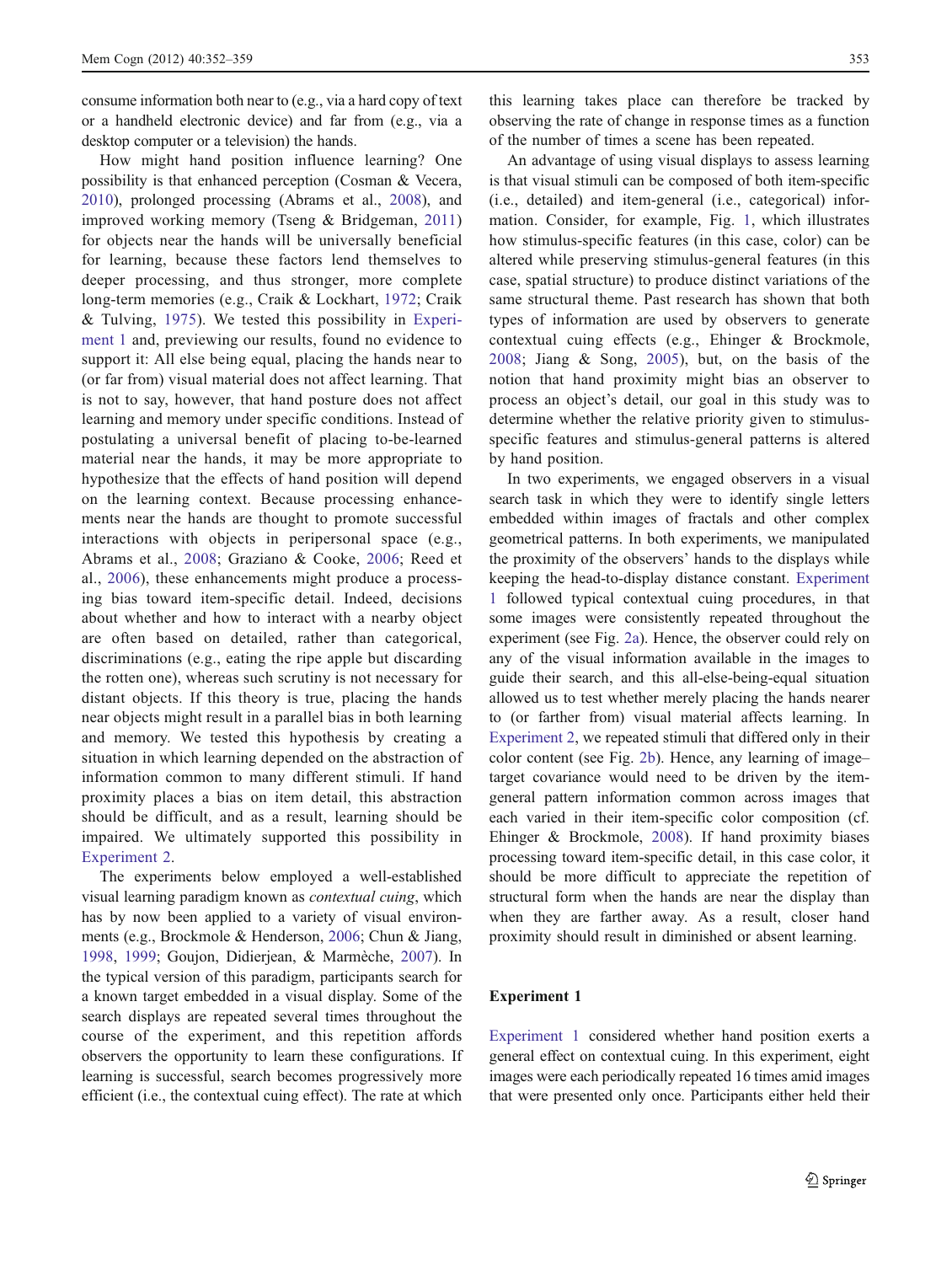<span id="page-2-0"></span>Fig. 1 Representative stimuli from Experiments [1](#page-1-0) (panels 1A and 2A) and [2](#page-4-0) (all panels A through D). Panels A–D of each example reflect how featural information was altered while maintaining pattern information. Panels 1E and 2E of the examples illustrate details from within the highlighted portions of panels 1D and 2D, respectively. In both experiments, observers searched for and identified the letter embedded within each image (circled in white in panels 1E and 2E)



hands near to (i.e., alongside) the visual display or in their laps. If the perceptual and attentional enhancements associated with hand-nearness generally enhance learning, stronger and more beneficial contextual cuing effects should be observed in the hands-near condition.

# Method

Participants A group of 44 experimentally naïve University of Notre Dame undergraduates participated in exchange for course credit.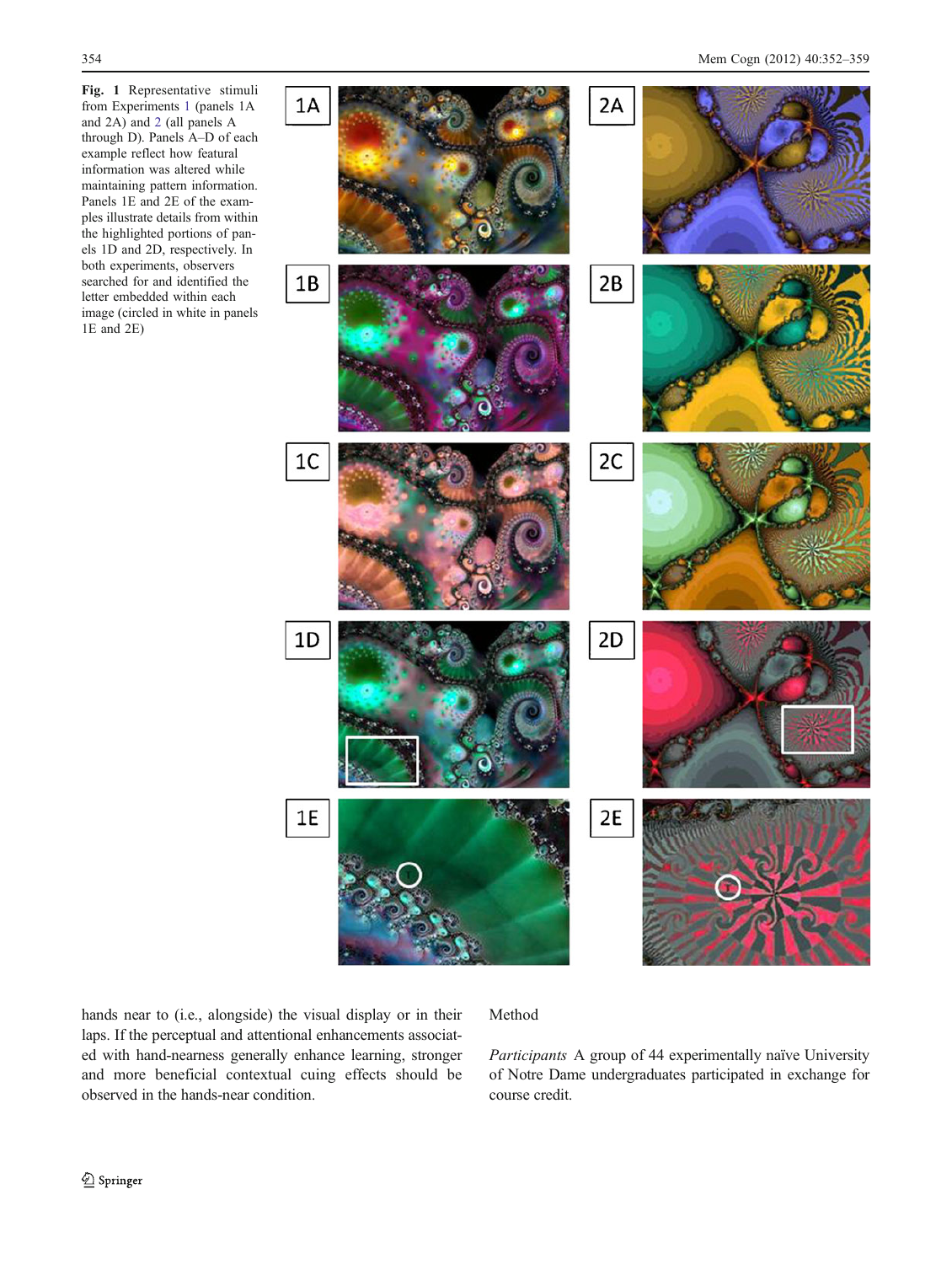<span id="page-3-0"></span>

Fig. 2 A representative sequence of trials for the first three blocks of Experiments [1](#page-1-0) (panel a) and [2](#page-4-0) (panel b). In actuality, there were 16 trials per block (8 novel and 8 repeated images); only the first and the last 3 trials per block are illustrated in this example. Repeated images

Stimuli and apparatus The stimuli consisted of 136 fullcolor images of fractals and other abstract geometrical patterns (see Fig. [1](#page-2-0), panels 1A and 2A). Within each image, a single gray "T" or "L" was presented in 9-point Arial font (see Fig. [1,](#page-2-0) panels 1E and 2E). Across scenes, these letters were located at eight possible and equally occurring  $(x, y)$  coordinates. Eight of the images were arbitrarily selected to be repeated multiple times throughout the experiment (repeated images). The remaining 128 images were shown once (novel images). The same repeated and novel images were used for all participants. Stimuli were presented on a 17-in. CRT display. Participants were seated approximately 40 cm from the display. Responses were made by pressing one of two response buttons. In separate conditions (described below), these buttons were affixed to either the sides of the monitor or to a lightweight board that participants supported on their laps.

in [Experiment 1](#page-1-0) retained their exact appearance across blocks, whereas repeated images in [Experiment 2](#page-4-0) changed color but maintained their structural pattern across blocks. Novel images were never repeated within an experiment

Design and procedure Participants completed 256 experimental trials that were divided into 16 blocks (refer to Fig. 2a). Within each block, two trial types were arranged: Observers saw each of the eight repeated images in 8 trials, along with 8 novel trials. Within each presentation of a repeated image, the target's location was held constant, but its identity was randomly determined. Hand position constituted a between-subjects factor. Half of the participants were randomly assigned to place their hands on the sides of the monitor while resting their elbows comfortably on a cushion (hands-near posture), and the other half placed their hands in their laps (hands-far posture). Regardless of hand position, participants conducted a visual search through the scenes for the target letter. They were instructed to indicate its identity as quickly and as accurately as possible by pressing the left button for "T" and the right button for "L." Trials were terminated if a response was not made within 20 s.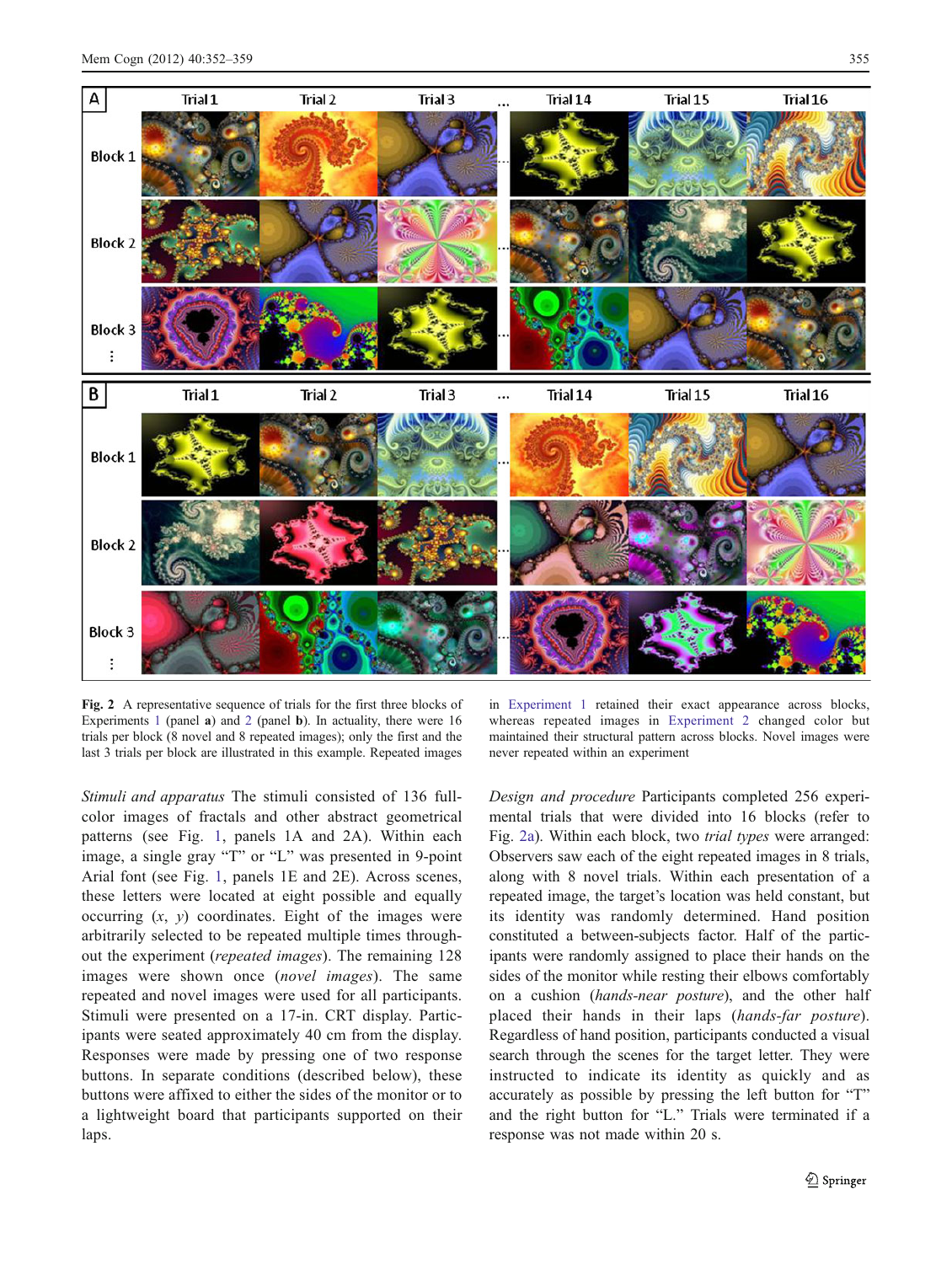#### <span id="page-4-0"></span>Results and discussion

Trials on which a response was incorrect or missing were discarded (5.4%). For analysis, the 16 blocks were collapsed into four epochs. Mean response times and standard deviations are presented in Table 1. To contrast performance on novel and repeated trials, we calculated a cuing effect for each hand posture (cf. Brockmole, Hambrick, Windisch, & Henderson, [2008](#page-6-0)). This metric was a proportional measure in which the difference in search times between the novel and repeated trials was divided by the search time observed for novel trials. So, for example, a cuing effect of .33 indicated that search times for repeated trials were one-third faster than those for novel trials.<sup>1</sup> Cuing scores were entered into a 2 (posture: hands near, hands far)  $\times$  4 (epoch: 1–4) mixed factors ANOVA. The results are illustrated in Fig. [3a.](#page-5-0)

The magnitude of cuing scores increased with epoch, F  $(3, 126) = 41.70, p < .001, \eta_p^2 = .50, \text{ indicating the}$ presence of learning: The more times that participants saw a scene, the faster they were to search through it. No main effect of hand posture was observed,  $F \leq 1$ , indicating that it was not simply easier to respond in one posture than in the other, a finding that replicates prior work (e.g., Abrams et al., [2008](#page-6-0); Davoli et al., [2010](#page-7-0)). Importantly, hand posture did not interact with epoch,  $F \leq 1$ , and tests of the simple effects revealed no significant differences between hand postures at any epoch, all  $ts \le 1.68$ ,  $ps > .10$ , indicating that neither the rate nor the magnitude of learning was affected by the nearness of the hands to the visual display. Thus, the enhanced perceptual, attentional, and short-term-memory benefits associated with items near the hands (Abrams et al., [2008;](#page-6-0) Cosman & Vecera, [2010;](#page-6-0) Reed et al., [2006](#page-7-0); Tseng & Bridgeman, [2011](#page-7-0)) do not necessarily affect learning and memory.

# Experiment 2

In Experiment 2, we considered the possibility that the relationship between hand position and learning depends on the nature of the to-be-learned information. Specifically, we tested whether hand nearness biases observers to process item-specific detail (in this case, color) at the expense of commonalities that exist across visual displays (in this case, structural pattern).

Table 1 Mean response times (with standard deviations) for novel and repeated trials within each epoch for both hand postures in Experiments [1](#page-1-0) and 2

| Epoch        | Hands Near  |             | Hands Far   |             |
|--------------|-------------|-------------|-------------|-------------|
|              | Novel       | Repeated    | Novel       | Repeated    |
| Experiment 1 |             |             |             |             |
| 1            | 4,085 (720) | 3,921 (872) | 4,180 (891) | 4,080 (953) |
| 2            | 3,787 (953) | 2,978 (659) | 3,937 (849) | 3,140 (844) |
| 3            | 3,915 (913) | 2,437 (534) | 3,864 (745) | 2,520 (683) |
| 4            | 4,071 (827) | 2,003(623)  | 3,635 (868) | 2,156 (767) |
| Experiment 2 |             |             |             |             |
| 1            | 3,669 (688) | 3,698 (557) | 4,076 (894) | 4,422 (899) |
| 2            | 3,519 (696) | 3,228 (561) | 4,068 (727) | 3,880 (970) |
| 3            | 3,385 (766) | 2,968 (707) | 4,146 (759) | 3,276 (722) |
| 4            | 3,335 (586) | 2,879 (748) | 4,026 (819) | 2,957 (608) |

# Method

Participants A new set of 44 University of Notre Dame undergraduates participated in exchange for course credit.

Stimuli and apparatus The novel stimuli used in [Experiment](#page-1-0) [1](#page-1-0) were also used in Experiment 2. Sixteen versions of each of the eight repeated images were created that differed only in their color components through a series of pixelwise manipulations in CIE  $L^*a^*b^*$  color space (see Fig. [1](#page-2-0) for examples). CIE  $L^*a^*b^*$  color space represents any color independently of luminance along two color-opponent axes: green to red  $(a^*)$  and blue to yellow  $(b^*)$ . Seven transformed pictures were produced using axis swap (e.g., changing yellow to red) and axis invert (e.g., changing yellow to blue) operations (see Oliva & Schyns, [2000](#page-7-0)). These seven altered versions and the original version of the scene were then further transformed by rotating the color axes  $45^{\circ}$  in  $L^*a^*b$ color space (see Ehinger & Brockmole, [2008](#page-7-0)). The apparatus was unchanged from that of [Experiment 1](#page-1-0).

Design and procedure All details of the Method were identical to those in [Experiment 1](#page-1-0), except that each of the 16 possible versions of each repeated image (as opposed to 16 identical repetitions of each repeated image, as in Exp. 1) were shown in random order across the 16 blocks (see Fig. [2b](#page-3-0)).

# Results and discussion

The data exclusions (5.2% of trials) and analyses were the same that were used in [Experiment 1.](#page-1-0) Mean response times and standard deviations are presented in Table 1. Cuing

 $\overline{1 \text{ An}}$  advantage of this approach is that it controls for potential between-group differences in baseline search speed. Although such differences were not present in [Experiment 1,](#page-1-0) we introduce this metric here because baseline search rates do exist in Experiment 2. We note that analysis of raw response times yields conclusions entirely consistent with those described here.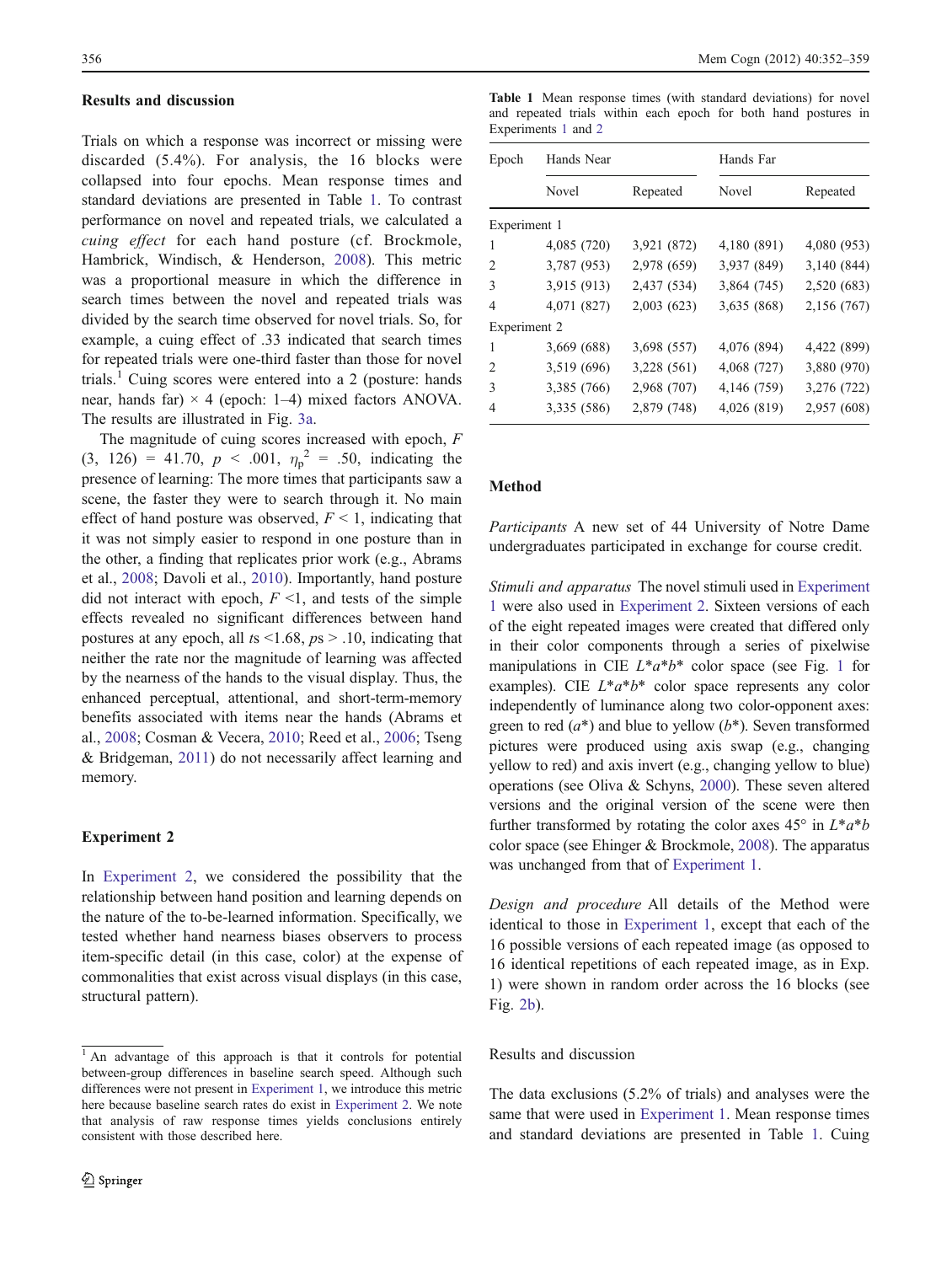<span id="page-5-0"></span>Fig. 3 Cuing effects as a function of epoch for both hand postures for Experiments [1](#page-1-0) (panel a) and [2](#page-4-0) (panel b). Error bars represent 1 standard error of the mean (SEM). The lines represent linear regressions (no nonlinear trends were significant)



scores were entered into a 2 (posture: hands near, hands far)  $\times$ 4 (epoch: 1–4) mixed factors ANOVA. The results are shown in Fig. 3b. 2

The magnitude of cuing scores increased with epoch, F  $(3, 126) = 16.81, p < .001, \eta_p^2 = .29$ , indicating the standard contextual cuing effect. Again, no main effect of hand posture was observed,  $F \leq 1$ . However, unlike in [Experiment 1](#page-1-0), hand posture did interact with epoch,  $F(3, 1)$ 126) = 3.00,  $p = .03$ ,  $\eta_p^2 = .07$ . The rate of learning was shallower when the hands were held alongside the display as opposed to in the lap. Whereas performance did not differ between the hands-near and hands-far conditions in Epochs 1 and 2, clear advantages for the hands-far group were observed in Epochs 3 and 4. Though hand posture did not affect learning when repeated scenes remained identical across repetitions (Exp. 1), hand posture did influence learning when contexts varied in color, despite having identical pattern structure (Exp. 2). Indeed, we confirmed this contrast by observing a three-way interaction within a 2 (experiment)  $\times$  2 (hand position)  $\times$  4 (epoch) ANOVA,  $F(3, 4)$ 

<sup>2</sup> Considering novel trials only, participants in the hands-near condition took, on average, 3,477 ms to find the target. In contrast, in the hands-far condition, participants required 4,079 ms, on average, to find the targets on novel trials  $[t(42) = 3.60, p < .001]$ . The proportional cuing effect corrects for this baseline difference. Additionally, we conducted a median split analysis that compared raw response times from the fastest responders in the hands-far condition with those of the slowest responders in the hands-near condition. In this analysis, the baseline search rate difference was eliminated, and both groups averaged 3,705 ms to find the targets on novel trials. The conclusions from this analysis are entirely consistent with those reported in the text. Main effects of trial type  $[F(1, 20) =$ 9.54,  $p < .001$ ] and epoch  $[F(3, 60) = 8.50, p < .001]$  were observed, as were trial type  $\times$  epoch [F(3, 60) = 9.51, p  $\times$  .001] and trial type  $\times$ epoch  $\times$  hand position [F(3, 60) = 2.95, p = .04] interactions.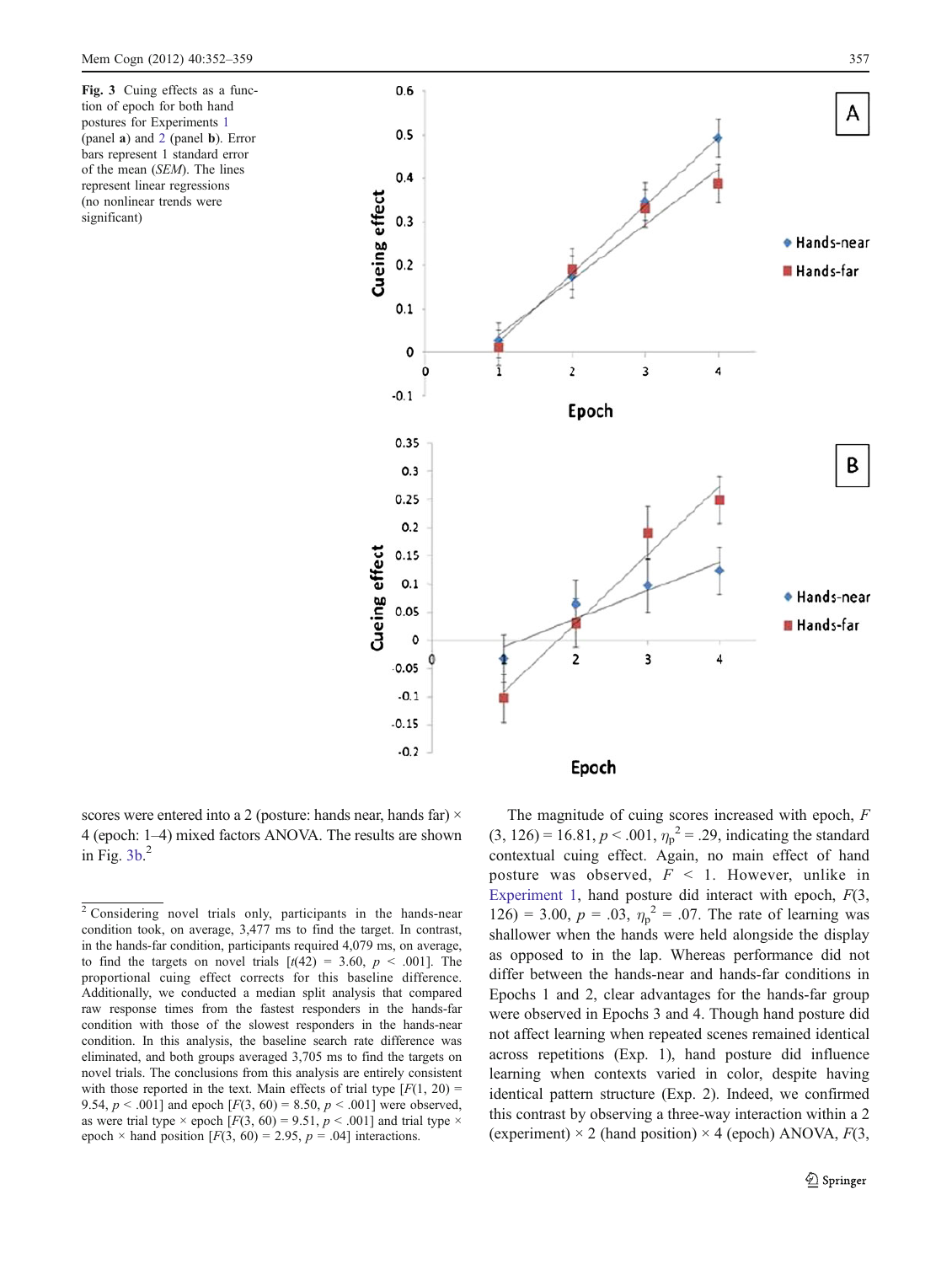<span id="page-6-0"></span> $(252) = 3.00, p = .03, \eta_p^2 = .03$ . These results indicate that near the hands, observers are more detail oriented, which inhibits them from recognizing repetition in structural patterns, common across many images, that differ in the surface feature of color.

# General discussion

This report has demonstrated that visual learning is affected by the proximity with which the hands are held to the to-belearned material in peripersonal space, and it is the first to show how the perceptual and attentional consequences associated with hand posture can influence higher-order cognitive functions such as learning and memory. Despite enhanced perception (Cosman & Vecera, 2010), prolonged processing (Abrams et al., 2008), attentional prioritization (Reed et al., [2006\)](#page-7-0), and improved visual short-term memory (Tseng & Bridgeman, [2011](#page-7-0)) awarded to objects near the hands, we did not find a corollary advantage in learning in a contextual cuing paradigm that tapped visual long-term memory. This is perhaps surprising, since enriched processing can be reasonably expected to produce more thorough encoding of attended material, which should then manifest through better learning. Instead, we observed that, at best, hand proximity bears no relation to visual learning and visual memory (Exp. 1), and at worst, learning near the hands is impaired in situations in which observers must encode and represent information common to many visual displays that are otherwise unique (Exp. 2). This suggests that processing near the hands is biased toward item-specific detail, a finding that meshes well with the proposal that perceptual and attentional enhancements near the hands are also item-specific (Abrams et al., 2008; Davoli et al., [2010;](#page-7-0) Graziano & Cooke, [2006](#page-7-0)).

Given the putative role that enriched processing near the hands plays in facilitating successful interaction with nearby objects, it is possible that attention and perception near the hands may be enhanced at the expense of higherorder cognitive tasks such as learning and memory.<sup>3</sup> This would be consistent with the notion of two largely dissociable cortical streams of visual processing (cf. Goodale & Milner, [1992;](#page-7-0) Ungerleider & Mishkin, [1982](#page-7-0)), one primarily for visuospatial operations (e.g., where an object resides in space or how it may be acted upon) and one primarily for memory-based operations (e.g., what an object is). Whereas accurate and dynamic perception of, and attention to, the space around the hands would be needed for real-time interactions with nearby objects, memory-based operations could interfere with such processing and might, accordingly, be suppressed (see also Davoli et al., [2010](#page-7-0), who

proposed a similar trade-off to explain impoverished semantic processing near the hands).

Why might human cognition have evolved so that perception, attention, and memory are affected by the position of one's hands, and does this state of affairs have any practical consequences for behavior in modern society? Detail-oriented processing allows us to discriminate between objects that may otherwise be identical. Because the usefulness of objects can be determined on the basis of minor changes in detail (e.g., a ripe as compared to a rotting apple), it would have been evolutionarily beneficial for an object in the hands to be analyzed at the item-specific level (perhaps even as if it was new) each time. In contrast, it is sufficient to process objects far away from the body in categorical terms, because precise visual details only become more relevant as possible interactions with an object become more probable. In addition to evolutionary significance, detail-oriented processing near the hands may have major implications for emerging developments in applied fields—for example, integrative educational techniques involving haptics (e.g., Minogue & Jones, [2006](#page-7-0)), the use of hand-held devices in dual-task scenarios (e.g., texting while driving; Drews, Yazdani, Godfrey, Cooper, & Strayer, [2009](#page-7-0)), and multisensory interventions for people with intellectual and developmental disabilities (e.g., Snoezelen rooms; Lotan, Gold, & Yalon-Chamovitz, [2009](#page-7-0)).

Author note We thank Laura Philipp for her invaluable help with data collection.

## References

- Abrams, R. A., Davoli, C. C., Du, F., Knapp, W. K., & Paull, D. (2008). Altered vision near the hands. Cognition, 107, 1035– 1047.
- Bekkering, H., & Neggers, S. F. W. (2002). Visual search is modulated by action intentions. Psychological Science, 13, 370–374.
- Brockmole, J. R., Hambrick, D. Z., Windisch, D. J., & Henderson, J. M. (2008). The role of meaning in contextual cueing: Evidence from chess expertise. Quarterly Journal of Experimental Psychology, 61, 1886–1896.
- Brockmole, J. R., & Henderson, J. M. (2006). Using real-world scenes as contextual cues for search. Visual Cognition, 13, 99–108.
- Chun, M. M., & Jiang, Y. (1998). Contextual cueing: Implicit learning and memory of visual context guides spatial attention. Cognitive Psychology, 36, 28–71.
- Chun, M. M., & Jiang, Y. (1999). Top-down attentional guidance based on implicit learning of visual covariation. Psychological Science, 10, 360–365.
- Cosman, J. D., & Vecera, S. P. (2010). Attention affects visual perceptual processing near the hand. Psychological Science, 21, 1254–1258.
- Craik, F. I. M., & Lockhart, R. S. (1972). Levels of processing: A framework for memory research. Journal of Verbal Learning and

 $3$  We thank an anonymous reviewer for suggesting this possibility. *Verbal Behavior, 11*, 671–684.